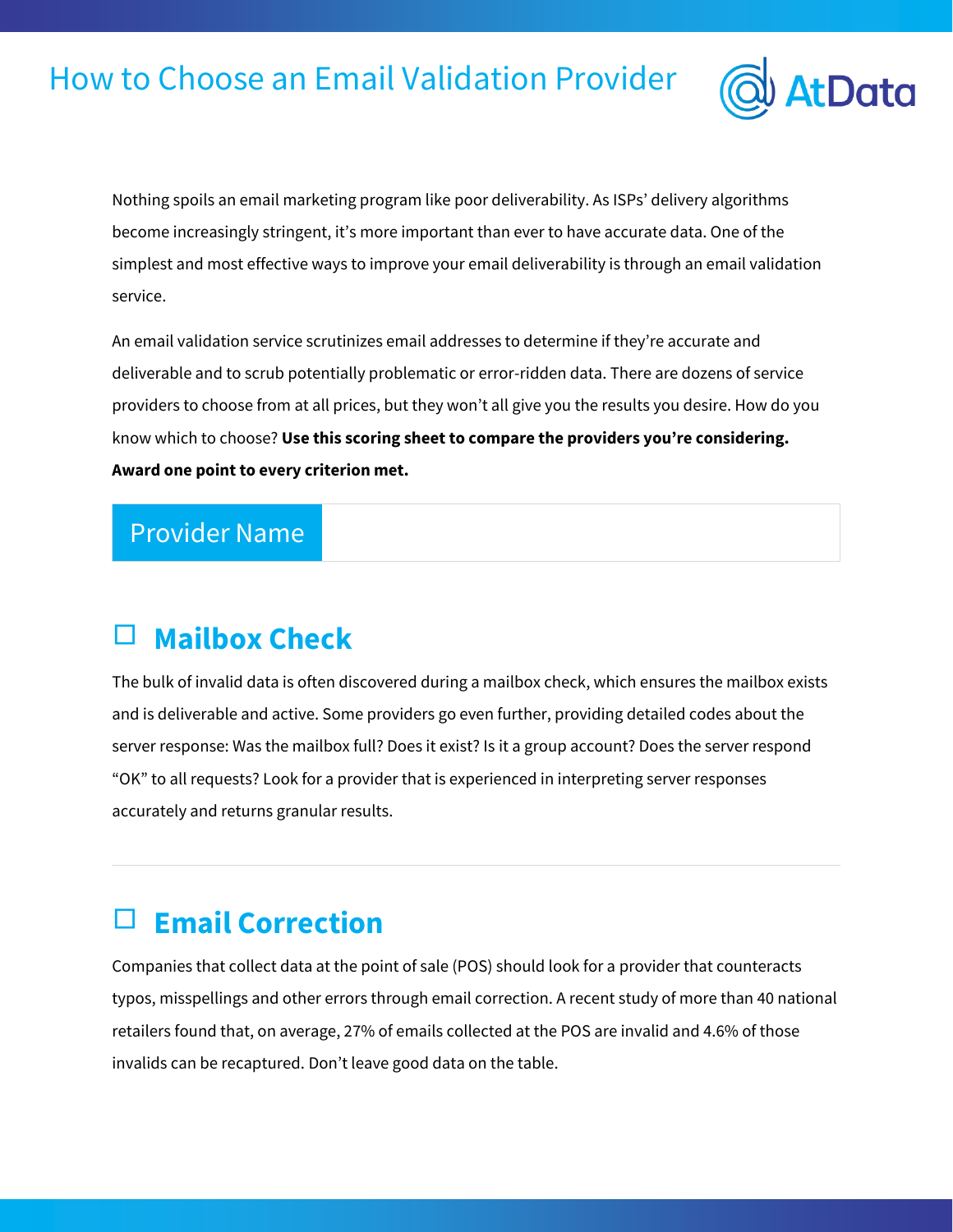

# □ **Spam Trap Prevention**

The punishments for hitting a spam trap can be severe, including having your emails being completely blocked. A provider that has compiled a robust database of spam traps and habitual complainers can best help you from preventing toxic data from infiltrating your list.

#### □ **Full Coverage of International Domains**

.UK, .mx, .cn, .ru, .fr, .jp. Your contacts are spread between thousands of email domains worldwide, but not all email validation providers have the technology to globally validate accurately. Eliminate any that do not.

# □ **Detailed Reporting**

Detailed reporting is invaluable in discovering trends or issues in your email acquisition tactics. An email validation provider should answer why an address is invalid, if it was a soft or hard bounce, if the syntax was inaccurate, if the domain was incorrect and more. Look for a provider that can provide detailed status codes beyond just good, bad and unknown. Award an additional point to any providers that can provide custom reports or apply custom suppressions unique to your company.

# **Free Trial**

Any provider worth its salt will offer potential customers a free trial of its service. Take advantage of [free email validation reports](http://info.towerdata.com/free-email-validation-test) and trials to compare outputs and narrow your choices.

# □ **Flexible Service Options**

Get your results when you want them, how you want them. Look for a provider that can return results via a real-time API or provide "hands off" batch processing within minutes or hours.